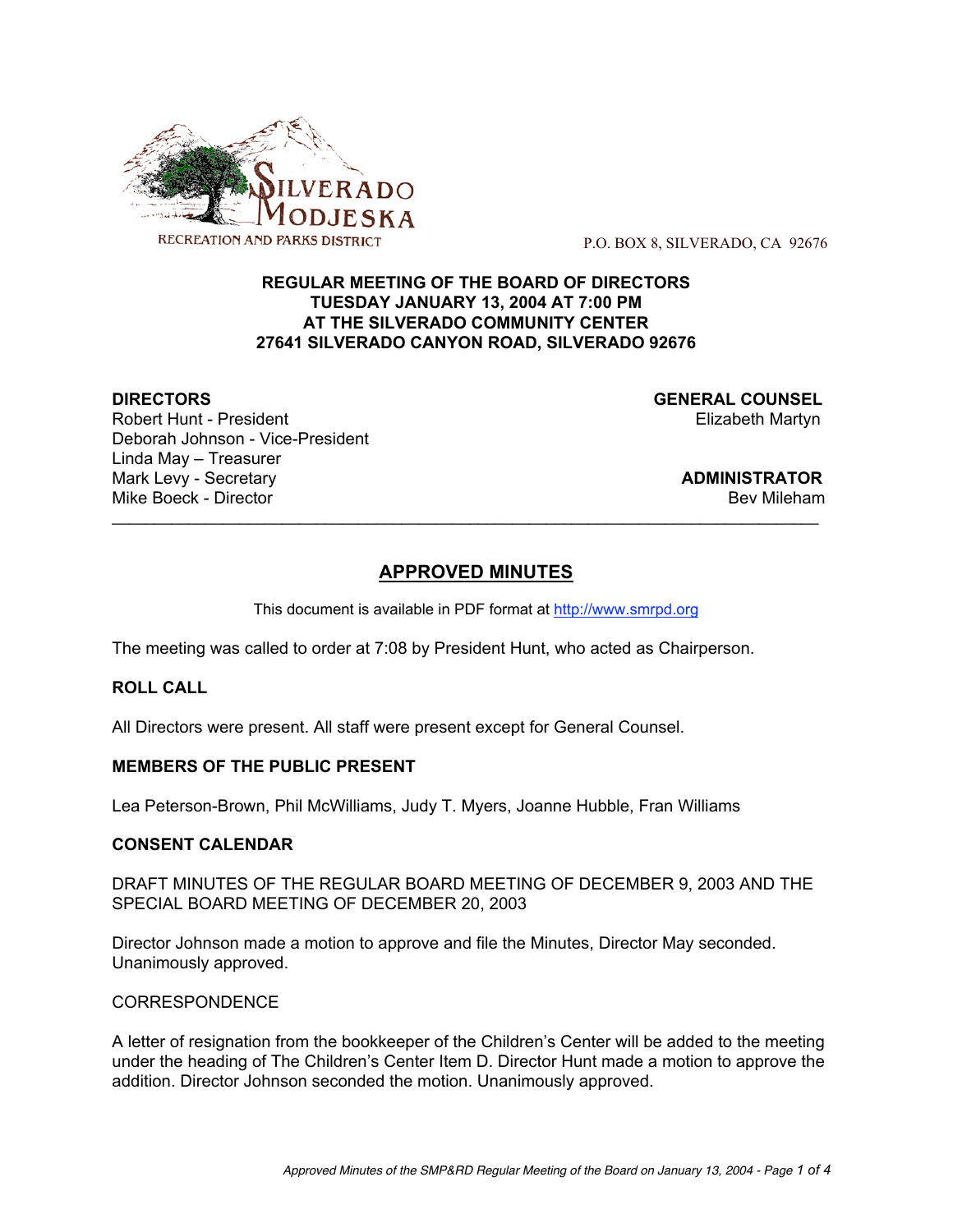Director May said she would get the Budget report together to send to the auditors.

Director Hunt has the annual facilities questionnaire from Capri that he will be working on. It was due in their office by October 31, 2003.

Director Johnson made a motion to accept and file the correspondence. Director May seconded. Unanimously approved.

## **TREASURER'S REPORT**

Director May made a motion to approve Transmittal 1203E for Ware Disposal for \$208.22. Director Johnson seconded. Unanimously approved.

Director May made a motion to approve Transmittal 1203D; Snyder and Associates for \$180.00; General Counsel Elizabeth Martyn for \$3,170.00; Caretakers out of pocket expenses and Cox services for \$375.32. Director Johnson seconded. Unanimously approved

Director May made a motion to approve Transmittal 1203F for the Caretakers work done before moving into the residence for \$250.00 that was previously approved by vote of the board. Director Johnson seconded. Unanimously approved.

Director May made a motion to approve Transmittal 1203C for Directors' attendance at Board Meetings for \$200.00. Director Johnson seconded. Unanimously approved.

Director May made a motion to approve Transmittal 104A, SBC telephone \$24.00 and Edison \$530.93. Director Johnson seconded. Unanimously approved

Director May discussed with the Board members the late utility bill problems we've been having. She spoke with the Edison Company and they suggested combining all billing to one bill. Another idea Director May had was to talk to Sandra Barnes and to Julie Chung about making a special blank transmittal to send the bills out immediately upon receiving at the post office. The Administrator was asked to retrieve the mail every day.

#### FINANCE REPORTS

Director May passed out the Balance sheet, showing assets and liabilities.

She also distributed to the Board the Budget vs. Actual, which were reviewed by the Directors. At the next Board Meeting which will be a planning meeting they will discuss this at more length.

Director May is working on a policy for a Petty Cash Fund and will present it to the Board for approval later.

## **SILVERADO CHILDREN'S CENTER**

Enrollment- There has been a slight net gain in enrollment.

Termites- the company doing the termite work has not been given the go ahead yet. A few things need to be prepared first. ( Animals and plants need to be put away etc.)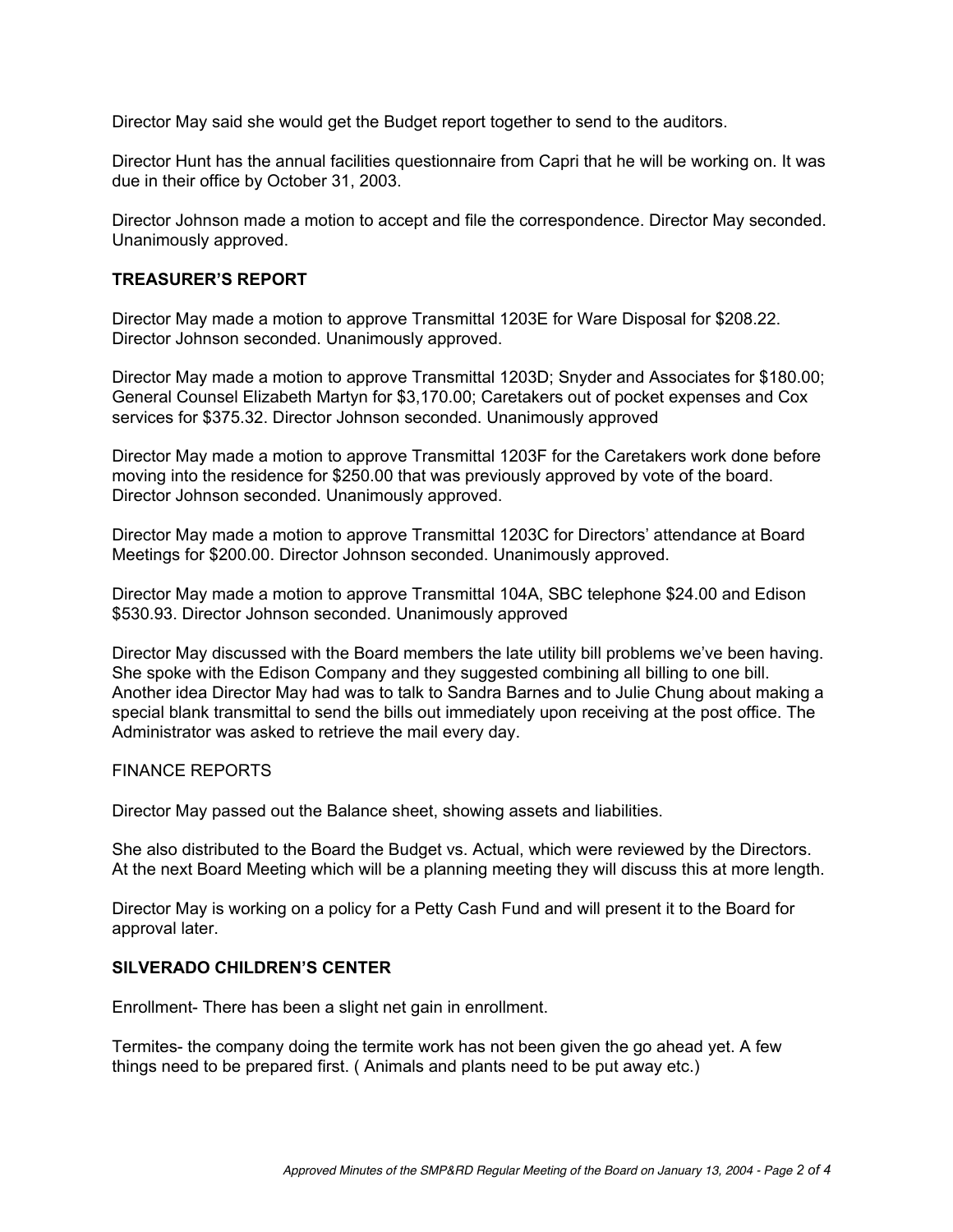Cathie Fountain begins her job as new Director of the Children's Center starting January 20, 2004. The Directors discussed having Director Fountain attend meetings in order to keep everyone in touch with the Children's Center. It was decided to have Director Johnson ask her to attend the Board Meetings once a month.

Director Hunt has resumes for two people interested in the bookkeeping position. President Hunt assigned himself and Director Johnson the ad hoc responsibility for interviewing candidates for the position and returning to the Board with recommendations. Director May said that the current bookkeeper for the District will likely resign this summer so we should consider covering both jobs with the same bookkeeper if possible.

## **PUBLIC INPUT ON CHILDREN'S CENTER**

Judy Myers is willing to donate plants to the Children's Center if someone will help prepare the soil on the north side of the building to accept them.

Bingo is going well.

Director Hunt reported that there has been a minor theft at the Children's Center. Some things missing are a bike and a wagon.

There have been complaints about the landscapers Snyder and Associates' work. Phil McWilliams will get bids from other companies.

## **OTHER DISTRICT FACILITIES**

Director Levy reported caretakers are doing a good job. They will be asked to attend the first meeting of each month to report to the Directors how things are going.

## MODJESKA COMMUNITY CENTER REHAB STATUS

Phil McWilliams was asked by the Board to check into a grant to see if it could be used for the rehab project. He was also asked to attend the up coming monthly planning meeting to discuss this at more length.

## **OTHER DISTRICT BUSINESS**

Sponsorship of an Earth Day Marathon Race was discussed. Director Boeck talked to Patrick Mitchell, a Park Naturalist about the Earth Day Race. We will be co sponsors with the City of Orange, Wild Lands Conservancy, the City of Santa Ana and more. On April 17th, a Saturday, the marathon will be a run to the top of Santiago Peak and back. Other races are planned also. There will be a Fair at Santiago Park where we may have a booth. They are trying to organize a creek tour to generate interest in getting grant funds to rehabilitate Santiago Creek.

The Board liked the idea. Director Boeck made a motion that the SMRPD join as a sponsor to Creek Week 2004. Director Levy seconded. Unanimously approved. The dates are April 16th thru April 24th.